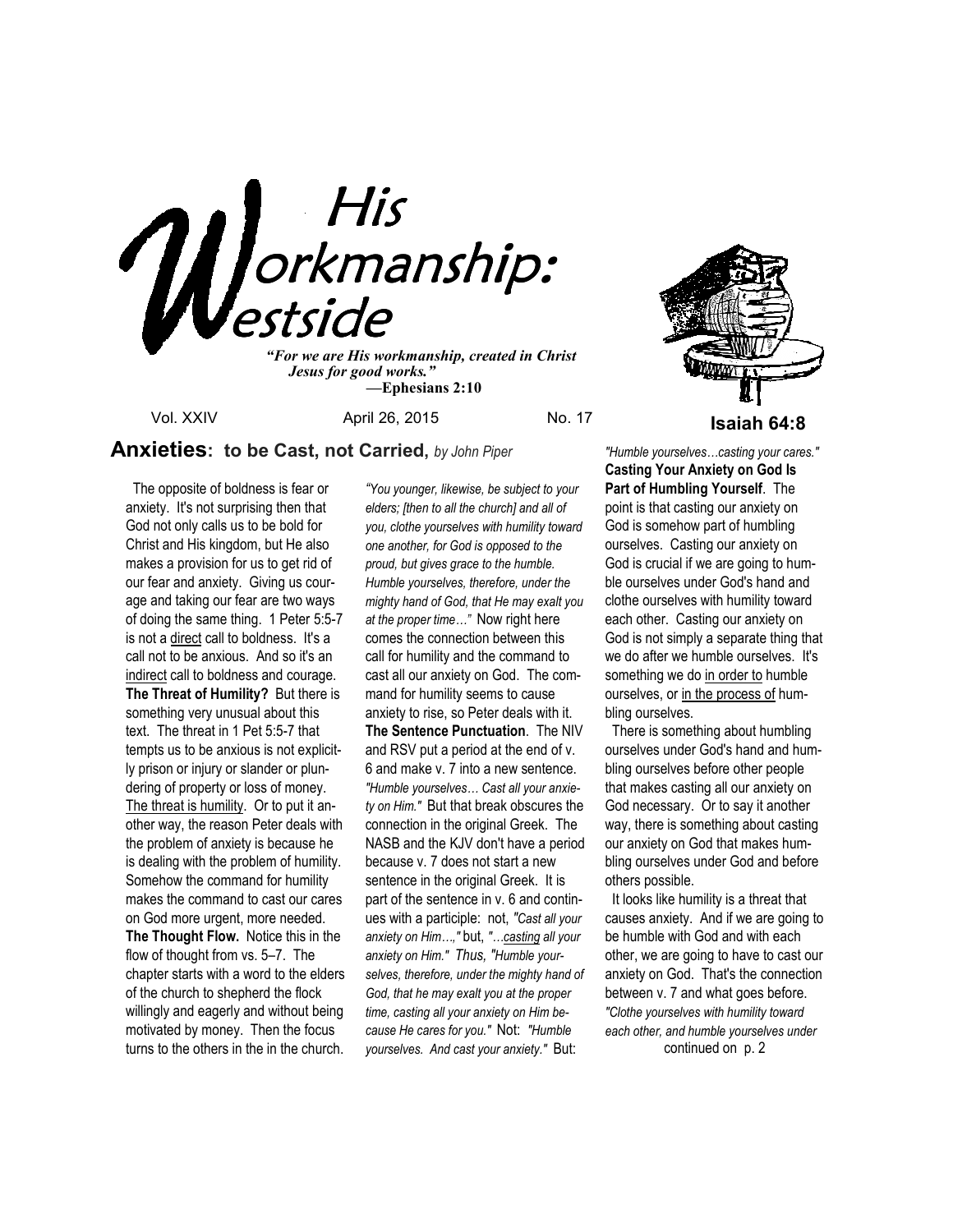# **"Cast your burden on the LORD, and He shall sustain you…" —Psalm**

*the mighty hand of God by casting your anxiety on God."* 

**Why Does Humility Create Anxiety?**  But why does humility create anxiety? Why does humility take courage? Why do we need someone to take our anxiety away in order for us to be humble? We can see the answer easily if we just start thinking of some examples of humility. What does it mean to be humble? It means, when you've made a mistake, admitting it and saying you're sorry. It means, when you are weak or sick or inadequate for a task, not being too proud to ask for help. It means doing some ordinary jobs and spending time with ordinary people and being indifferent to accolades. In other words, in all its forms humility is the risk of losing face. Humility is the risk of not being noticed, not being appreciated, not being praised, and not being rewarded. Lowliness runs the obvious risk of being looked down on. And being looked down on is painful. Being unnoticed and unappreciated is painful. Losing face is painful. Being made little of is painful. And therefore humility causes anxiety. And the command to be humble under God and to be clothed with humility toward each other makes us anxious.

**We Have to Solve This Anxiety** 

**Problem.** So if we are really going to be humble, we have to solve this anxiety problem. If we are going to have the courage of humility and the boldness of lowliness, someone is going to have to take our anxiety away. That's the point of v. 7: *"Be humble by casting all your anxiety on God."* The secret of humility is being able to cast your anxiety on God. Note the connection between humbling yourself under God's mighty hand in v. 6 and casting your anxiety on God in v. 7.

God is the focus in both verses, and the connection is this: before you can put yourself humbly under God's mighty hand, you have to put your anxiety confidently in His mighty hand.

 There is a fearful cowering under the mighty hand of God for the rebellious and the proud. But that is not what Peter is calling for in v. 6. The humility Peter commands under God's hand is the peaceful, confident humility that comes because we have cast our anxiety on God with the confidence that He cares for us. Don't you love these two images side by side: humbled and lowly under the mighty hand of an infinitely holy and powerful God, and confident and peaceful because that very God cares for us and carries our anxiety. Before you bow down and step under Him, cast the burden of your anxiety on Him!

**How Do You Cast Your Anxiety on God?** What does it mean to cast your anxiety on God? How do you do that? **Help from the Same Word in Luke 19:35**. This word *"casting"* in v. 7 occurs one other time in the New Testament—in Luke 19:35—in exactly the same Greek form, *epirrhipto*. It was the Sunday before the events of the cross, and the disciples had been sent to get a donkey for Jesus to ride on. Then *"They brought it to Jesus, and casting their garments on the colt, they set Jesus on it,"* v. 35. So the meaning is simple and straightforward: it means to fling, to cast upon; if you have a garment on and you want an animal to carry it for you, you *"cast"* the garment upon the animal. In this way you don't wear it—you don't carry it anymore. It's on the animal, not on you. The donkey works for you and lifts your load. [In the Old Testament, the word for cast is *shalak*, "to throw (literally or

figuratively):--, cast (away, down, forth, off, out), hurl, pluck, throw." It is used often (121 times), sometimes with the idea of throwing away or discarding, as our sins or burdens are cast away like refuse or dead bodies (cf. Ps 22:10; 51:11; 71:9; Is 38:17; Jer 7:15, 29; 22:19; Ezek 18:31; 20:7-8; Mic 7:19).] God is willing to carry your anxieties the same way a donkey carries your baggage. One of the greatest things about the God of the Bible is that He commands us to let Him work for us before commanding us to work for Him. *"Come to me, all you who labor and are heavy laden, and I will give you rest,"* Mt 11:28. *"Cast your burden on the Lord, and He will sustain you,"* Ps 55:22. *"Even to your old age I am He, and to gray hairs I will carry you. I have made, and I will bear; even I will carry and will save you,"* Is 46:4. *"For since the beginning of the world men have not heard nor perceived by the ear, nor has the eye seen any God besides You, Who acts for the one who waits for Him,"* Is 64:4. God wants to be a burden bearer because it demonstrates His power and puts Him in a class by himself among the so-called gods of the universe. *"No one has seen a God besides You, Who works for those who wait for Him."* So throw the garments of your anxiety onto Him. He wants to carry it. **How Do You Do That in Practice?** You do it by trusting the second half of v. 7 very specifically in relation to your specific anxiety. The first half of v. 7 says, *"…casting all your anxiety on Him…"* and the second half of the verse says, *"...because He cares for you."* Here is where the rubber meets the road. How do you make the anxiety transfer from your back to God's back in real life practice? The answer is: trust that He cares for you. Believe this promise.

continued on p. 3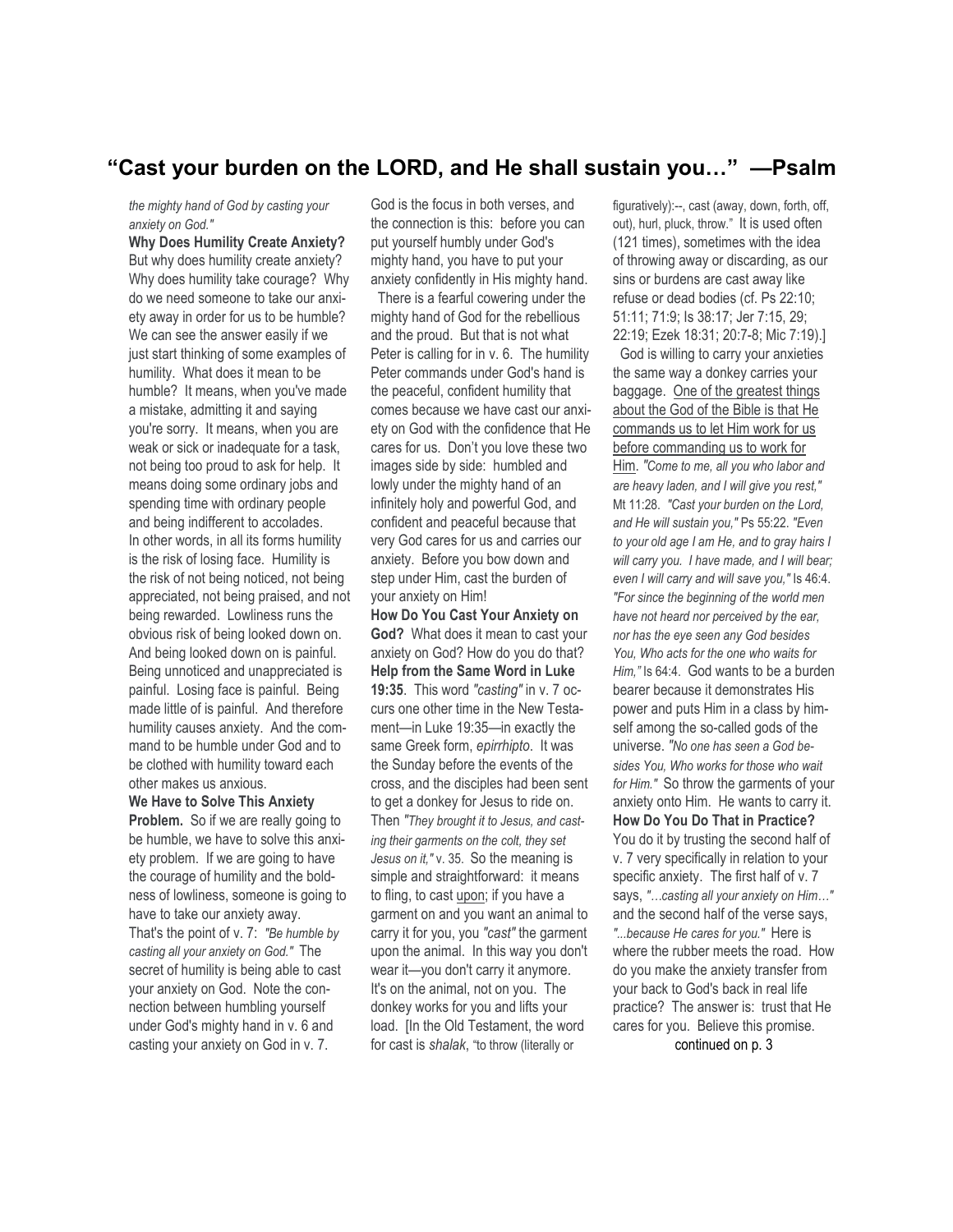

**in 2015** "Create in me a clean heart, O God, and renew a steadfast spirit within me." —Ps 51:10

**Anxiety and Humility***, from p. 2*  Trust Him. It's a matter of practical trust. That promise does not hang in the air by itself. It is connected to a command, and the promise is meant to show you how to obey the command. The command is, *"Cast your anxiety on God."* The promise is, *"God cares for you."* That means He cares about the thing that has you worrying. He wants to be trusted for that. **Lay a Specific Anxiety on God**. So often we trust God in the abstract. Yes, He is a trustworthy God. Yes, He can save sinners in general. Yes, He will work it all out, generally speaking, for my good. But a text like this means to lay a specific anxiety on God. Trust Him specifically—trust Him to care about that. Believe that He is God. His purposes cannot be thwarted. *"I know that You can do all things, and no purpose of Yours can be* 

 When the Bible says that He cares, it means that He will not stand by and let things develop without His influence. It means that He will act. He will work. —But not always the way we would. He's God. He sees a thousand connections we don't see. The lost credit card might result in an evening of searching and take you away from a TV program that unbeknownst to you would have put a lustful desire in your mind and made prayer unappealing so that you failed to seek God's power and missed a golden opportunity to speak of Christ

*thwarted,"* Job 42:2.

# Discipleship Here At Home

to a ready colleague the next day, which because of that lost credit card you did not miss. God sees a thousand connections we do not see. Casting your cares on God means trusting Him for handling this specific situation. If you believe that He cares—which is what the promise says—and believe that He is God, then your fears will be lifted.

**The Connection with Prayer**. There is one other thing to say about this act of casting anxiety on God, namely, the connection between anxiety and prayer. *"Be anxious for nothing, but in everything, by prayer and supplication, let your request be made known to God. And the peace of God which passes all comprehension will guard your hearts and minds in Christ Jesus,"* Phil 4:6. So Peter said, "*Cast your anxiety on God by trusting that He cares for you,"* 1 Pet 5:7. And Paul said, *"Cast your anxiety on the Lord by praying and letting your requests be made known to Him,"* Phil 4:6. The connection is simple. Trusting that God cares about your anxiety is expressed in prayer. Prayer is the trust turned toward God and spoken aloud in words.

**A Year of Opportunities—and Anxiety.**  This brings us now to a new adventure taking what we have seen of God and His will and then turning it into prayer. We have talked about boldness and courage and risk-taking. Every time we humble ourselves and love someone enough to share the gospel, we run the risk of losing face. What do we do with this repeated threat of anxiety this spring and summer? We will pray. And we will trust the promise of God*—"I care about you…I love evangelism, and when My people call upon Me together, I will pour out on them a Spirit of peace and power."* **Ideas for Prayer:** 

**•** Prayers "with thanksgiving" (Phil 4:6) expressions of praise and thanks that continued on p. 4

#### **PRAY FOR healing, protection, help** \* \* **Ed Fink**—prostate cancer; treatment for brain tumors **Judy Strand—recovering from heart valve**

surgery at home \***Kaylee Chavez**—age 10, PRAISE—spinal fluid no cancer cells; MRI clear; treatment continues **Rod Green**—recovering from severed thumb

**Pat Wilkes**—surgery recovery for torn shoulder tendon

tenaon<br>·**Bill Dennis**—home following rehab on infected knee drainage; pseudo-gout

\* **Sandra Perry**—possible kidney failure, may need dialysis or transplant; heart valve issues recently diagnosed; neuropathy from diabetes \* **Buford Wrather**, **Cheryl Reames's** dad—stroke, complicated by Parkinson's; in CO Springs \***Sylvia Chapman, Brett**'s grandmother third stage pancreatic cancer; chemo \*\***Brittany Tope**'s mother—breast cancer in spine; pain in broken ribs which tumor has injured; grandmother—on dialysis

\***Kim Howell**'s niece **Tonya Robison**—delivered 32-week, 2 lb, 5 oz **Malachi Taylor Robison**  several wks ago; in NICU in Louisville, KY \***Kenny Boyd**'s coworker **Kim Phillips**—asks our prayers for heart problems

**Rick Robbins**, friend of Howells—brain surgery

## **CHRONIC CONDITIONS**

**Logan Corray; Addison Tope; Christian Harrod; Rocco Jr; Tim Huelsman**—asthma **Autumn Hadders—**epilepsy; celiac disease; her medication is being changed, so she is home with one of her parents

**Jonathan Hadders**—RA

**Kirk Johnson—**MS **Menards—**aging; **Lloyd**, diabetes, weak; **Virginia,** macular degeneration; high bp **Cheryl Reames**—diverticulitis; fibromyalgia **Judy Sartin**—rotator cuff injury; spinal stenosis; arthritis

**Lynda Szymanski**—COPD, lung weakness

*+#+#+#+#+#+#+ Travel* **Brett** and **Kaysha Witherington** are in FL through Tues **Directory**—**Walkers** have new phones: **Joel**, 303-589-8411 **Meredith**, 720-501-7856 *Bereaved* Remember **Giles Free**, whose mother **Nell** passed away 4/11.

"A grateful heart is a beginning of greatness. It is an expression of humility. It is a foundation for the development of such virtues as prayer, faith, courage, contentment, happiness, love, and well-being." —James E. Faust